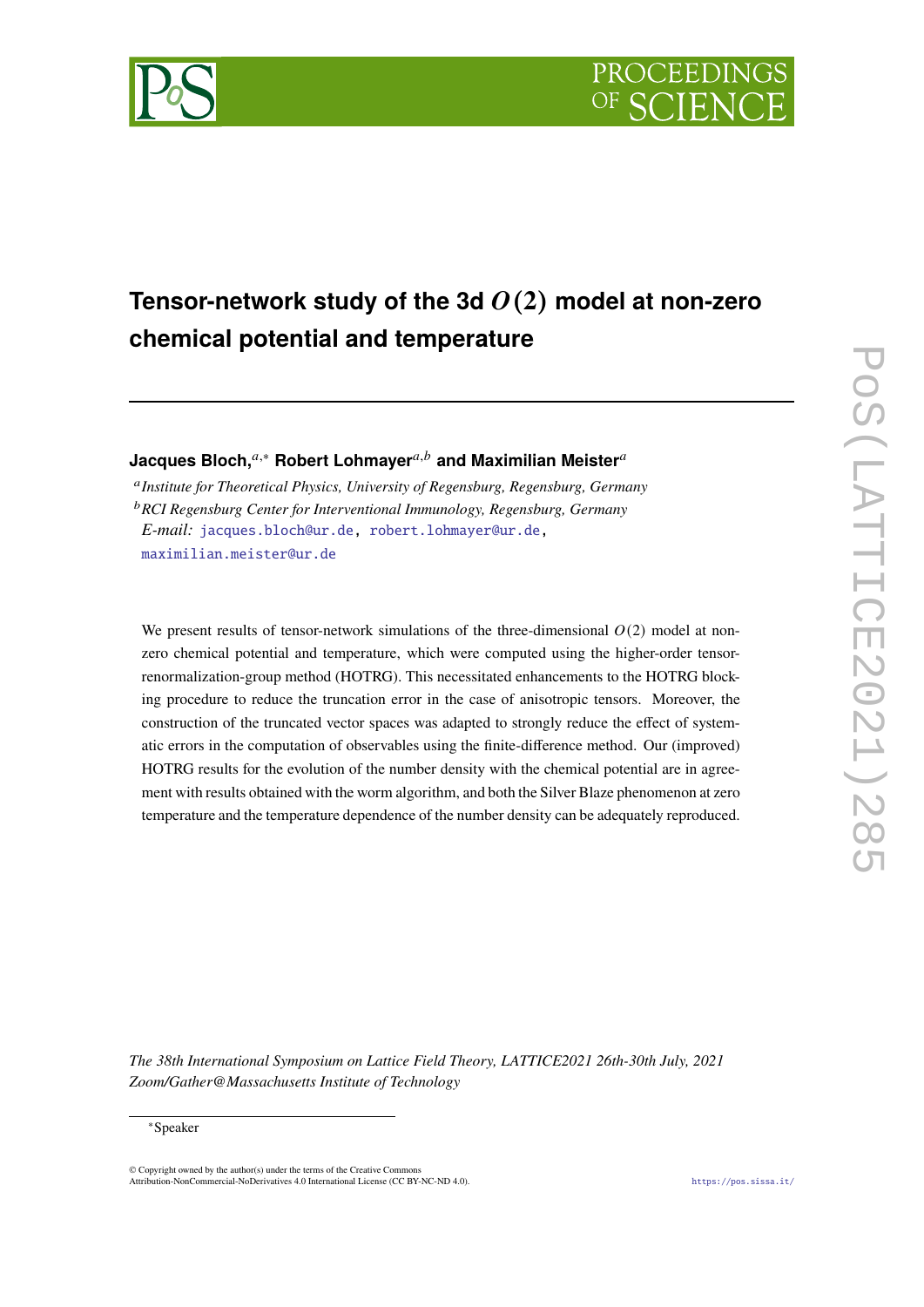# **1. Introduction**

In this talk we present first tensor-network results for the three-dimensional  $O(2)$  model in thermal equilibrium at non-zero chemical potential and temperature [[1](#page-7-0)]. We validate our results using benchmark data obtained with the worm algorithm [\[2–](#page-7-1)[4\]](#page-7-2).

Simulations of classical or quantum spin systems in thermal equilibrium on a d-dimensional lattice are typically performed using importance sampling Monte Carlo (MC) methods, which are stochastic in nature. Recently an alternative, deterministic method has been considered which reformulates the partition function  $Z$  as a fully contracted tensor network. On such a tensor network, the higher-order tensor-renormalization-group method (HOTRG) is used to compute observables numerically.

An important motivation to consider tensor-network methods is the possibility to apply these methods when the action is complex, for example in the presence of a chemical potential, and MC simulations fail because of the sign problem [\[5\]](#page-7-3).

To reformulate the partition function as a tensor network, one introduces dual variables and integrates out the original degrees of freedom. This procedure is similar to that encountered when applying the worm algorithm. However, the computation of observables is very different. Whereas the worm algorithm uses a closed-path Monte Carlo sampling, the tensor-network methods are based on approximations using singular value decompositions (SVD) and are deterministic in nature [\[6–](#page-7-4)[8\]](#page-8-0). Although the application of tensor methods to statistical physics models is quite new, it has already been applied to a variety of spin models and gauge theories [[9](#page-8-1)–[15\]](#page-8-2), mainly in two dimensions but some also in three and four dimensions, see Ref. [\[16\]](#page-8-3) for a review. Herein we present the first tensor-network study of the three-dimensional  $O(2)$  model [[1](#page-7-0)].

## **2.** Tensor formulation of the 3d  $O(2)$  model

The  $O(2)$ -symmetric action of this three-dimensional quantum model with chemical potential is given by

$$
S = -\beta \sum_{k=1}^{V} \sum_{\nu=1}^{3} \cos(\theta_k - \theta_{k+\hat{\nu}} - i\mu \delta_{\nu 3})
$$
 (1)

where k is a linear index defined on the cubic  $N_s^2 \times N_t$  lattice, V is its volume,  $\beta$  is the coupling,  $\mu$ the chemical potential acting in the time direction, and  $\hat{v}$  a unit step in the  $v$ -direction. The partition function for the model is

$$
Z = \int_0^{2\pi} \frac{d\theta_1}{2\pi} \cdots \int_0^{2\pi} \frac{d\theta_V}{2\pi} e^{-S(\theta_1, \cdots, \theta_V)}.
$$
 (2)

When  $\mu$  is non-zero, the action is complex and MC simulations encounter a strong sign problem. To reformulate the partition function as a fully contracted tensor network, one factorizes the Boltzmann probability over the lattice links and rewrites the exponential factor on each link using the Jacobi-Anger expansion

$$
e^{\beta \cos \theta} = \sum_{n=-\infty}^{\infty} I_n(\beta) e^{in\theta}, \tag{3}
$$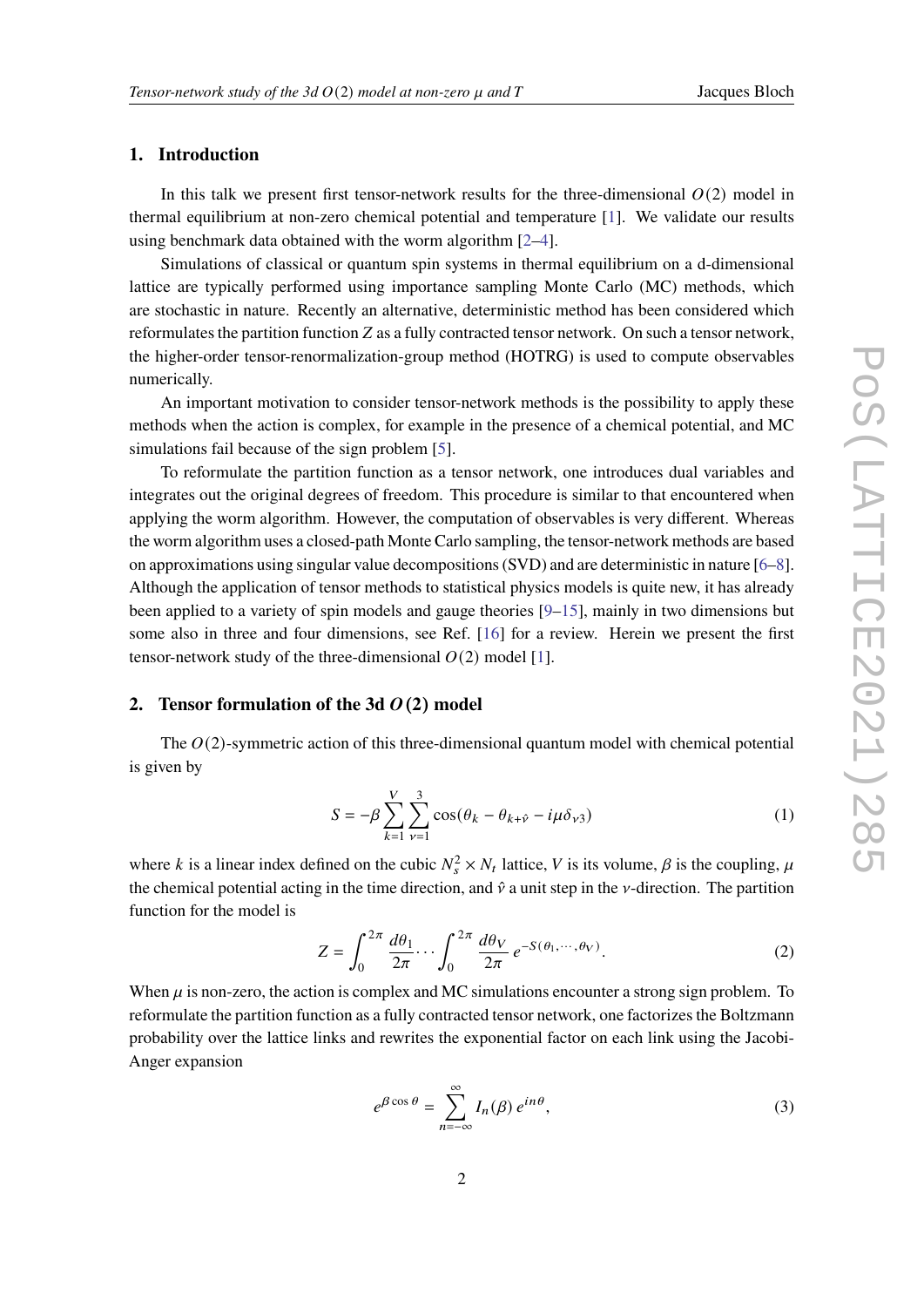where  $I_n(\beta)$  are modified Bessel functions of the first kind. This procedure introduces new link variables  $n_{k, y}$  on all links connecting the sites k and  $k + \hat{y}$ . The partition function can then be reordered such that the multidimensional spin integral factorizes in individual spin integrals

$$
\int_0^{2\pi} \frac{d\theta}{2\pi} e^{in\theta} = \delta_{n,0}, \quad n \in \mathbb{Z}.
$$
 (4)

Once the spins are integrated out, the partition function can be reformulated as a complete contraction of a tensor network,

$$
Z = \sum_{\{n\}} \prod_{k=1}^{V} T_{n_{k-1,1}n_{k,1}n_{k-2,2}n_{k,2}n_{k-3,3}n_{k,3}} \tag{5}
$$

with local tensors of order six,

$$
T_{n_{k-\hat{1},1}n_{k,1}n_{k-\hat{2},2}n_{k,2}n_{k-\hat{3},3}n_{k,3}} = \sqrt{e^{\mu(n_{k,3}+n_{k-\hat{3},3})} \prod_{\nu=1}^{3} I_{n_{k,\nu}}(\beta) I_{n_{k-\hat{\nu},\nu}}(\beta)} \times \underbrace{\delta_{\Delta n_k,0}}_{\text{current conservation}}
$$

where  $\Delta n_k$  is the discretized divergence of the  $O(2)$  current,

$$
\Delta n_k = \sum_{\nu=1}^3 (n_{k,\nu} - n_{k-\hat{\nu},\nu}).
$$

Although formally  $n \in \mathbb{Z}$ , one truncates the range of *n* in practice by keeping only the *D* largest weights  $I_n(\beta) e^{\mu n \delta_{\nu,3}}$  in the construction of the initial local tensor, which then has total dimension  $D^6$ .

To compute thermodynamic observables one has to compute derivatives of  $\ln Z$  with respect to the parameters of the model. In the tensor formulation one can either perform numerical derivatives using finite differences of computed values of  $\ln Z$  or one can take analytical derivatives of the tensor network, which then yields a formula involving the pure tensor and one or more so-called impurity tensors. Both methods have their own problems, which are related to systematic errors in the contraction of tensor networks.

#### **3. Higher order tensor renormalization group**

In HOTRG the full tensor-network contraction is performed using an iterative blocking pro-cedure [\[8](#page-8-0)]. An example of this procedure for a  $4 \times 4$  lattice in two dimensions is shown in Fig. [1](#page-3-0). In this procedure two adjacent tensors of coarsening level  $i$  are contracted over their shared link in direction  $\nu$  to yield a tensor of coarsening level  $i + 1$ ,

$$
T^{(i)} \odot_{\mathcal{V}} T^{(i)} \rightarrow T^{(i+1)}.
$$
 (6)

When the tensor network has been blocked iteratively until only a single tensor remains, the latter is traced over its forward-backward directions to produce the partition function.

However, if we look at the dimensionality of the tensor contractions we notice that some additional approximations are required. When contracting two local tensors, as shown in Fig. [2](#page-3-1)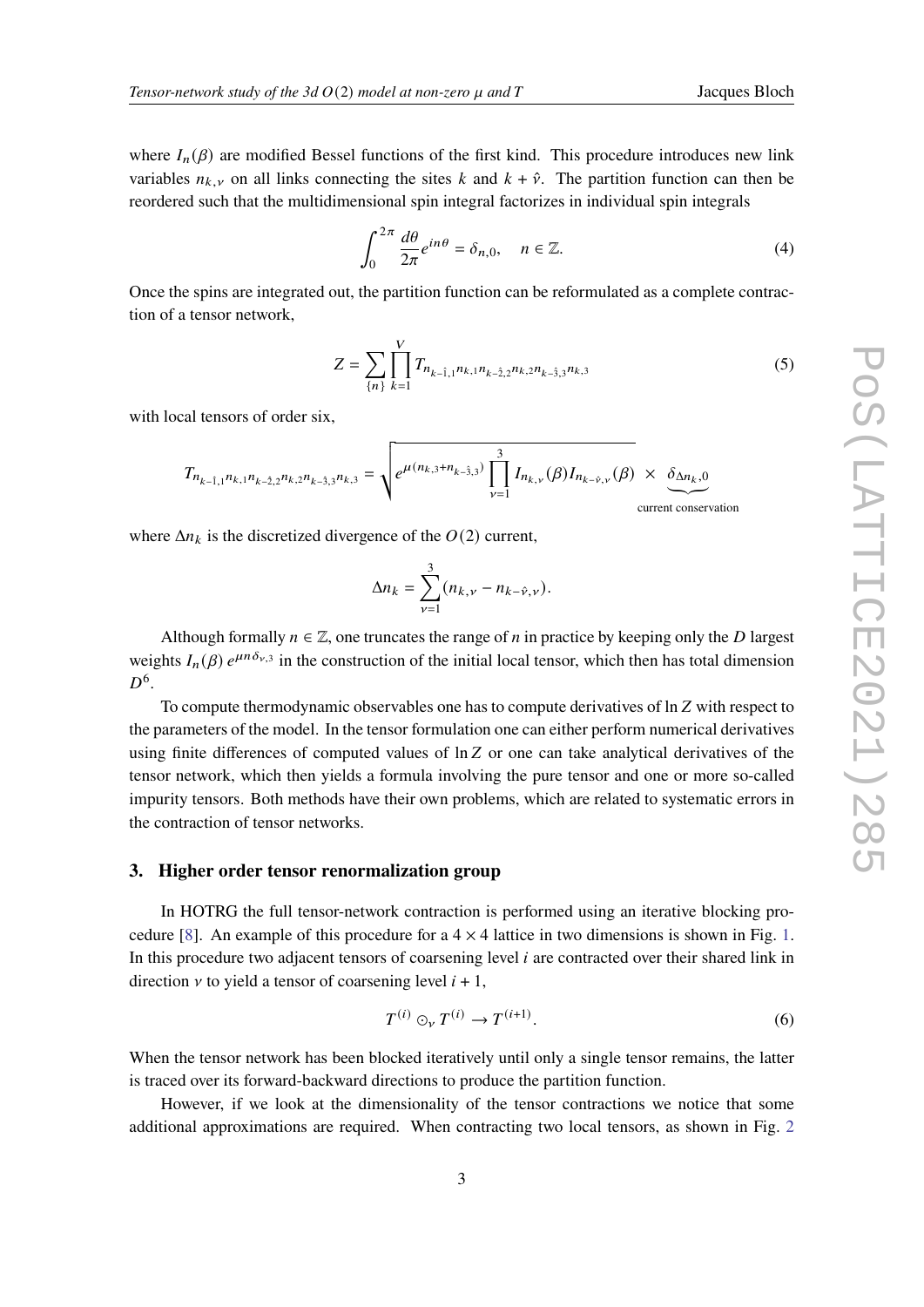<span id="page-3-0"></span>

**Figure 1:** Typical blocking procedure in 2d HOTRG using alternating contraction directions. After each blocking a new local tensor is constructed.

<span id="page-3-1"></span>

**Figure 2:** Contraction of two local tensors in the three-dimensional case. On the left two local tensors with modes of dimension  $D$  are contracted over their shared link along the x-direction to yield the tensor  $M$  with fat modes of dimensions  $D^2$  in the directions perpendicular to the contraction direction. The frames are then applied to the fat modes to construct the new local tensor  $T$  on the right, where all modes have again dimension  $D$ .

for three dimensions, the modes perpendicular to the contraction direction can be gathered in fat modes and the dimensionality of the new blocked tensor grows. Two tensors T of dimension  $D^6$ are contracted along the x-direction into a tensor M of dimension  $D^{10}$  where the fat modes have dimension  $D^2$ ,

$$
T^{(i)} \odot_x T^{(i)} \longrightarrow M. \tag{7}
$$

The tensor  $M$  cannot be used as such in further blockings because this would give rise to an exponential growth of the tensor dimension and of the computational cost. To keep the dimensionality under control, the  $D^2$  dimensional fat modes of M are truncated by projecting them on D-dimensional subspaces, such that the new local tensor again has dimension  $D^6$ . This is achieved using  $D^2 \times D$ semi-orthogonal matrices that are constructed using the singular value information obtained from SVDs of the matrix unfoldings of  $M$  with respect to all its fat modes, in analogy to the higher order singular value decomposition (HOSVD) [\[6\]](#page-7-4). However, a peculiarity of the HOTRG blocking procedure is that the forward and backward fat modes must be projected on the same subspaces.

The procedure is illustrated in Fig. [2](#page-3-1) for a contraction in the  $x$ -direction where the truncation is performed using the  $D^2 \times D$  matrices  $U^{(y)}$  and  $U^{(z)}$ , also called frames, and which yields the new local tensor

$$
M \stackrel{U^{(y)}, U^{(z)}}{\longrightarrow} T^{(i+1)}.
$$
 (8)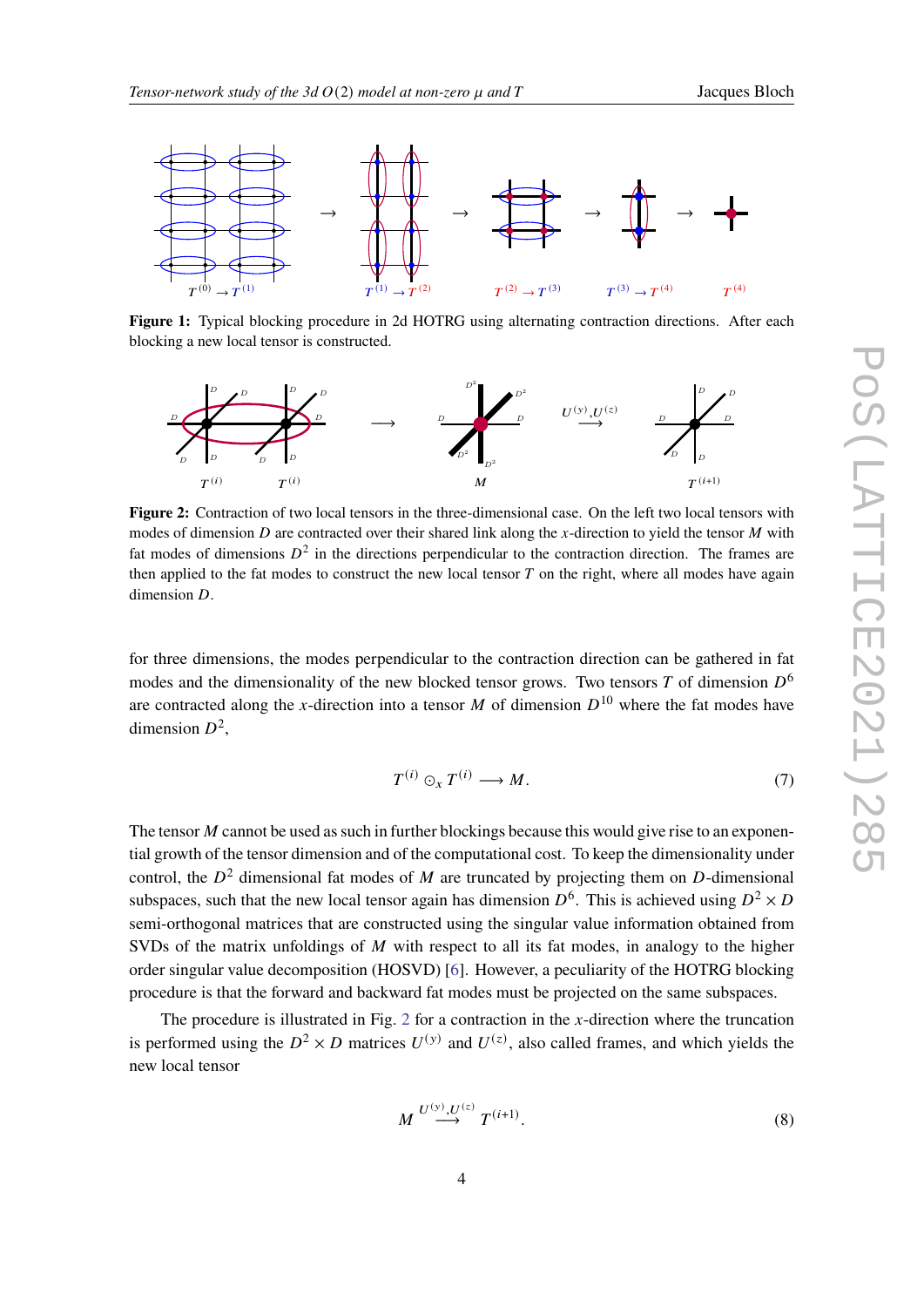<span id="page-4-0"></span>

**Figure 3:** Specific heat  $C_v$  versus coupling  $\beta$  on a 32<sup>3</sup> lattice. Left panel: Comparison of triad TRG with D=72 and a second-order finite difference of ln Z with step size  $\Delta \beta = 0.01$ , and HOTRG with D=15 using a *stabilized* second-order finite-difference scheme with  $\Delta \beta = 10^{-6}$ . The peak suggests that the critical coupling is between  $\beta = 0.45$  and  $\beta = 0.46$ . For reference, we show the infinite-volume MC result  $\beta_c = 0.454165$ from [[18\]](#page-8-4) by the black dashed line. Right panel: Convergence of the stabilized finite-difference results for HOTRG with  $D = 9, 11, 13, 15$ .

#### **4. Results**

#### **4.1 Specific heat**

Using HOTRG we computed the first and second order derivatives of  $\ln Z$  with respect to  $\beta$ , which yield the internal energy and the specific heat

$$
C_{\rm v} = \frac{\beta^2}{V} \frac{\partial^2 \ln Z}{\partial \beta^2}.
$$
\n(9)

Computing susceptibilities using HOTRG is quite challenging as second-order finite differences are very sensitive to the systematic errors on  $\ln Z$ . This is illustrated in the left panel of Fig. [3](#page-4-0) where we show the specific heat computed with second-order finite differences on a 32<sup>3</sup> lattice using the triad TRG [\[17](#page-8-5)], which is a state-of-the-art cost-effective variant of HOTRG introducing additional approximations. Even with  $D = 72$  one has to take  $\Delta\beta$  so large to overcome these systematic errors, that a clean investigation of the phase transition region is not possible. For this reason we developed a stabilized finite-difference (SFD) method for the standard HOTRG procedure, see Sec. [4.4](#page-6-0) for more details. Although the bond dimension can only be taken up to  $D = 15$  with HOTRG, the SFD method allows us to reduce  $\Delta \beta$  from 0.01 to 10<sup>-6</sup> and the observable is now quite smooth and accurate, as can be seen in the same plot. To verify the results obtained with the SFD method we also investigated the convergence of the transition peak for increasing  $D = 9, 11, 13, 15$ . The right panel of Fig. [3](#page-4-0) shows that already for  $D = 15$  the results are very stable. Although the accuracy of  $\beta_c$  is still far from that obtained with Monte Carlo methods, the reproduction of a clean transition peak is an achievement that is far from trivial with tensor-network methods.

#### **4.2 Number density and Silver Blaze**

One of the main motivations to use tensor-network methods is the possibility to investigate systems with complex actions, which are not accessible to standard importance sampling Monte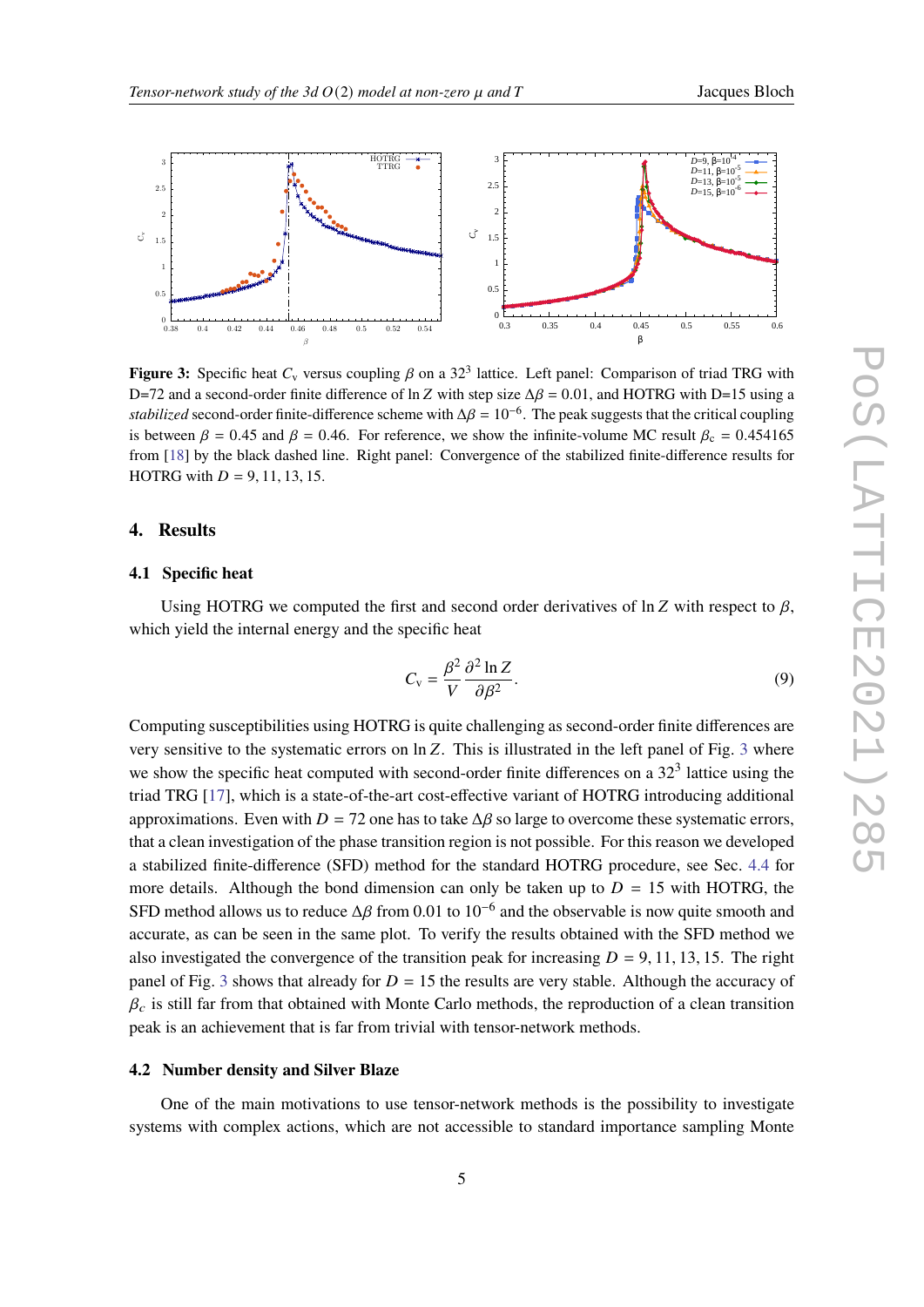<span id="page-5-0"></span>

**Figure 4:** Number density  $\rho$  versus chemical potential  $\mu$  for  $T = 0$  on a 64<sup>3</sup> lattice. The data obtained using the triad TRG with  $D = 50$  (symbols) are compared with those of the worm algorithm (smooth lines). We clearly see the Silver Blaze property of the 3d  $O(2)$  model as  $\rho$  is zero until  $\mu$  reaches a critical value  $\mu_c$ .

Carlo methods due to the sign problem. In the presence of a chemical potential, the  $O(2)$  model has a strong sign problem, and reweighting, which is a Monte Carlo based algorithm to circumvent the sign problem, notoriously fails.

To validate the HOTRG method in this situation we first looked at the number density

$$
\rho = \frac{1}{V} \frac{\partial \ln Z}{\partial \mu} \tag{10}
$$

as a function of the chemical potential at zero temperature, i.e., with  $N_t = N_s$ . As can be seen in Fig. [4](#page-5-0), the density remains zero until the chemical potential reaches a critical value  $\mu_c$  which corresponds to the mass of the lowest excitation.[1](#page-5-1) This property is called the *Silver Blaze* [[19\]](#page-8-6) and is very hard to reproduce numerically as it is intrinsically coupled to the sign problem in the original spin formulation of the partition function [[5](#page-7-3)]. The tensor-network method, on the other hand, does very well to reproduce this property, and the results agree well with those obtained previously with the worm algorithm [\[4\]](#page-7-2).

### **4.3 Non-zero temperature and chemical potential**

The tensor-network method can also be used to investigate the model with chemical potential at non-zero temperature, where the time extent of the lattice is reduced such that  $N_t < N_s$ . Due to the HOTRG blocking procedure it is natural to choose  $N_t = 2^n$ . In Fig. [5](#page-6-1) we show the number density on a  $64^2 \times N_t$  lattice with  $N_t = 2, 4, 8, 16$  at  $\beta = 0.44$ . For large  $N_t$  the results are close to the  $T = 0$ results of Fig. [4,](#page-5-0) but as  $N_t$  is lowered, higher temperatures are reached and the number density becomes non-zero as soon as  $\mu > 0$ . This confirms that the Silver Blaze property no longer holds away from zero temperatures. At non-zero temperature, the HOTRG results, which were computed with  $D = 13$ , an improved contraction order and stabilized finite differences, agree well with the results obtained with the worm algorithm. These two improvements to the HOTRG method are briefly discussed below in Sec. [4.4](#page-6-0).

<span id="page-5-1"></span><sup>&</sup>lt;sup>1</sup>The variation of  $\mu_c$  with  $\beta$  in Fig. [4](#page-5-0) is a renormalization effect as the lattice spacing is inversely proportional to the coupling for  $\beta \leq \beta_c$ , such that  $\mu_c = ma(\beta) = \xi^{-1}(\beta)$ .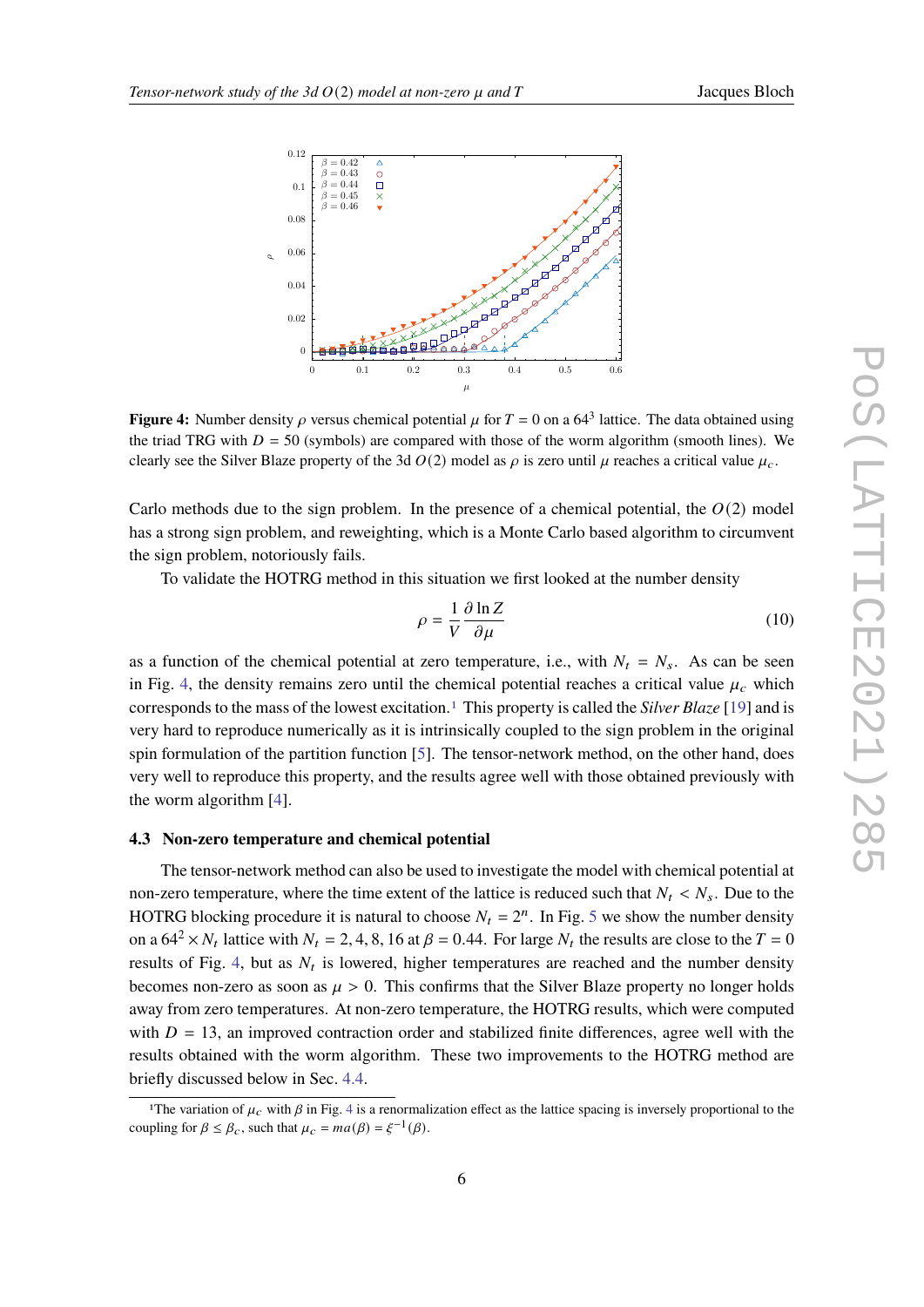<span id="page-6-1"></span>

**Figure 5:** Temperature dependence of  $\rho$  versus  $\mu$  on a  $64^2 \times N_t$  lattice with  $N_t = 2, 4, 8, 16$  at  $\beta = 0.44$ . We compare the tensor data obtained using HOTRG with  $D = 13$ , an improved contraction order and stabilized finite differences with data obtained using the worm algorithm (solid lines).

#### <span id="page-6-0"></span>**4.4 Improvements to standard HOTRG**

We briefly describe two improvements to the standard HOTRG method which were used to produce some of the results presented in this paper.

One problem with the standard HOTRG method is that it blocks the lattice by alternating between the different lattice directions. For anisotropic tensors this by no means guarantees to produce a good global truncation error [\[1\]](#page-7-0). We therefore developed an *improved contraction order* where the contraction direction is chosen such that the (approximate) truncation error is minimized in each coarsening step. This procedure only requires a sub-leading additional cost, is especially useful in case of anisotropic tensors and naturally suits the blocking of asymmetric lattices. Although this procedure is local, it has in general a very positive effect on the global truncation error.

The second improvement is related to the computation of observables. The impurity method has a systematic error due to the common truncation frames used for the pure and impure tensors [[1](#page-7-0)]. This error is especially serious in the case of second-order impurities used to compute susceptibilities. On the other hand, the finite-difference method suffers from jumps in  $\ln Z$  at nearby parameter values used in the finite-difference formulas, which are caused by level crossings or (almost) degenerate singular values. This generates a very large scatter in the observables, especially in susceptibilities. To resolve this problem we developed a *stabilized finite-difference* method. At each blocking step one first computes the HOSVD factorizations of the blocked tensors for the nearby parameter values used in the finite-difference formula. Then, one analyzes the spaces of singular vectors and performs orthogonal transformations to construct  $D$ -dimensional subspaces for the nearby parameter values with large singular value content and maximal overlap.

#### **5. Outlook**

We also made some further improvements that still need some more validation and development.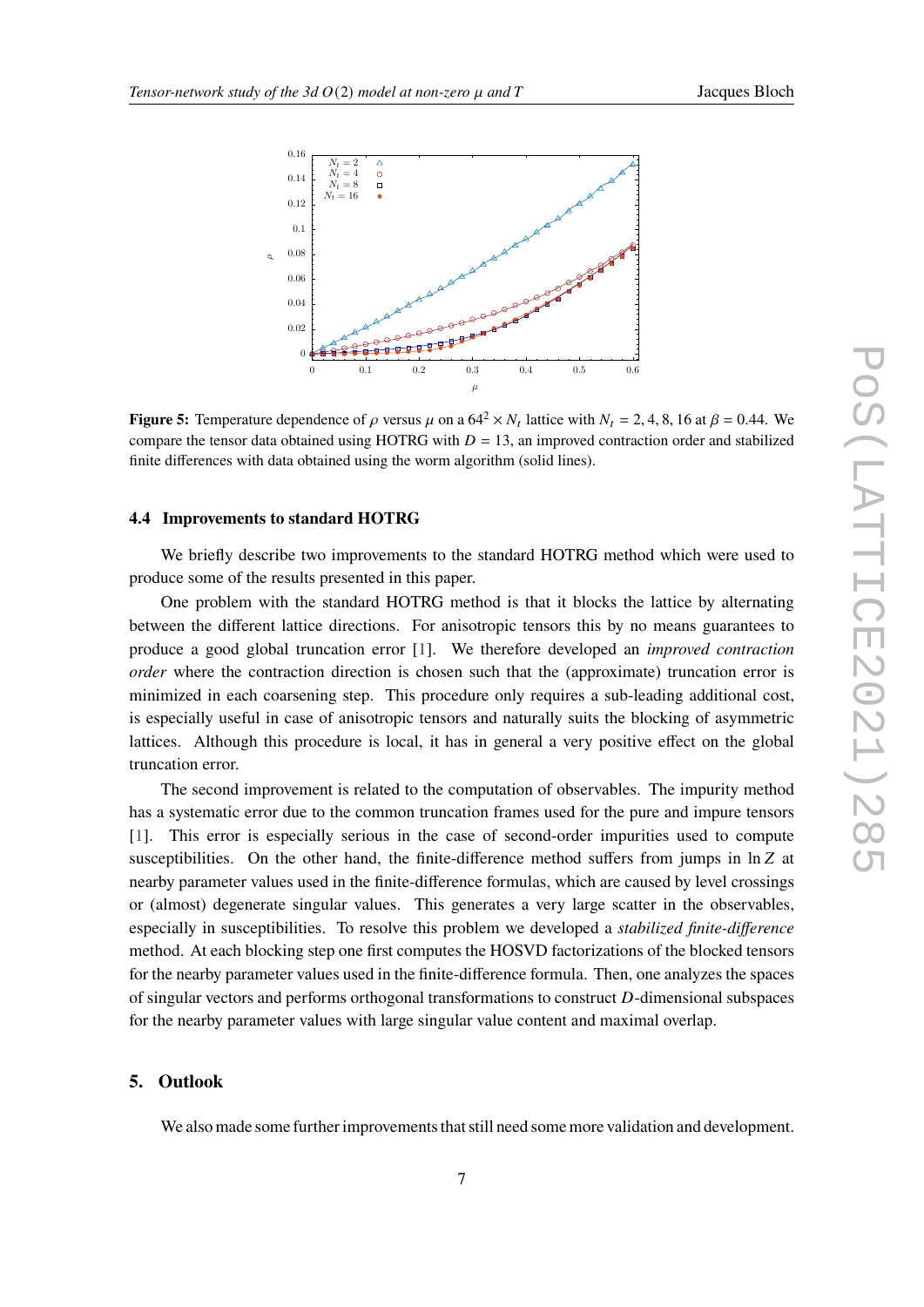In the hierarchical tensor HOTRG (HT-HOTRG) method we use an additional HOSVD factorization of the local tensor to improve the HOTRG efficiency in 3d and 4d [\[20](#page-8-7)]. The basic idea is similar to that of the triads but our approach gathers the backward and forward mode of each direction in a super-mode which is then truncated to a smaller dimension using a HOSVD approximation.

In the iterative Super-Q method we implemented an improved construction of the truncation frames to reduce the total truncation error of the blocked tensor at each coarsening step, whereas the standard HOTRG procedure is restricted to (partially) reducing the truncation error on the individual modes.

In the future we will extend the stabilized finite differences to factorization schemes like triad-TRG and HT-HOTRG. This is not so straightforward because the additional approximations of these schemes undo the stabilization effects of the SFD method. In another project we will investigate how to use environment information in three- and four-dimensional systems to improve the local truncations in HOTRG, similarly to HOSRG [[8](#page-8-0)].

In other contributions to these proceedings we present tensor-network results of the strongcoupling  $U(N)$  model in 3d and 4d [\[20](#page-8-7)] and of an effective  $Z_3$  model for QCD at non-zero chemical potential [[21\]](#page-8-8).

In a current project we study the strong-coupling  $SU(3)$  gauge theory, which requires the use of Grassmann-HOTRG to handle the baryon-meson system.

# **Acknowledgments**

We thank Raghav G. Jha for his collaboration on this project.

# **References**

- <span id="page-7-0"></span>[1] J. Bloch, R. G. Jha, R. Lohmayer, and M. Meister, Tensor renormalization group study of the three-dimensional  $O(2)$  model, Phys. Rev. **D104**[, 094517 \(2021\)](https://doi.org/10.1103/PhysRevD.104.094517).
- <span id="page-7-1"></span>[2] N. Prokof'ev and B. Svistunov, Worm Algorithms for Classical Statistical Models, [Phys. Rev.](https://doi.org/10.1103/PhysRevLett.87.160601) Lett. **87**[, 160601 \(2001\).](https://doi.org/10.1103/PhysRevLett.87.160601)
- [3] D. Banerjee and S. Chandrasekharan, Finite size effects in the presence of a chemical potential: A study in the classical non-linear O(2) sigma-model, Phys. Rev. **D81**[, 125007 \(2010\).](https://doi.org/10.1103/PhysRevD.81.125007)
- <span id="page-7-2"></span>[4] K. Langfeld, Phase diagram of the quantum O(2)-model in 2+1 dimensions, [Phys.Rev.](https://doi.org/10.1103/PhysRevD.87.114504) **D87**, [114504 \(2013\).](https://doi.org/10.1103/PhysRevD.87.114504)
- <span id="page-7-3"></span>[5] G. Aarts, Complex Langevin dynamics and other approaches at finite chemical potential, [PoS](https://arxiv.org/abs/1302.3028) **[LATTICE2012](https://arxiv.org/abs/1302.3028)**, 017 (2012).
- <span id="page-7-4"></span>[6] L. De Lathauwer, B. De Moor, and J. Vandewalle, A multilinear singular value decomposition, [SIAM Journal on Matrix Analysis and Applications](https://doi.org/10.1137/S0895479896305696) **21**, 1253 (2000).
- [7] M. Levin and C. P. Nave, Tensor renormalization group approach to two-dimensional classical lattice models, Phys. Rev. Lett. **99**[, 120601 \(2007\).](https://doi.org/10.1103/PhysRevLett.99.120601)